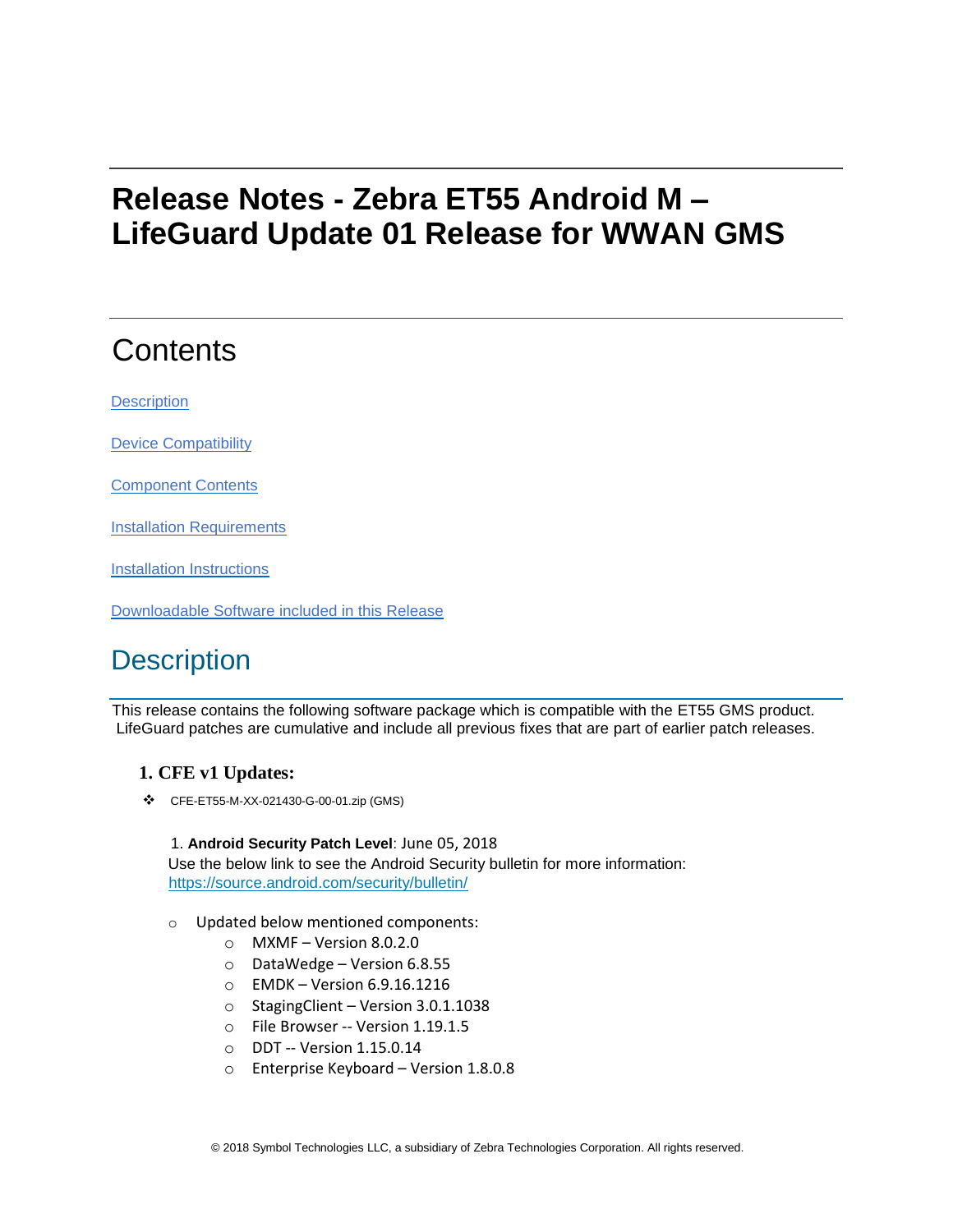- $\circ$  SPR33755 Resolved an issue wherein the Whitelisted apps were unable to submit XML to MX.
- $\circ$  SPR33671 Resolved an issue wherein user was unable to create WIFI profile with username as backslash followed by number
- $\circ$  SPR34267 Resolved an issue wherein the device was failed to enable USB debugging when a barcode was scanned.
- $\circ$  SPR33862 Resolved an issue wherein the Screen Time off settings using Display manager CSP was not working.
- $\circ$  SPR34145 Resolved an issue wherein indexing of the WEP key was not handled correctly.
- $\circ$  SPR33973 Resolved an issue wherein erroneously loading default profile by providing feature to ignore disabled profiles in DataWedge
- $\circ$  SPR33848 Added support to included category field in intent profile in StageNow.
- o SPR34189 implemented 'low\_ram' config flag.
- $\circ$  SPR33639 Resolved an issue wherein the customer app install and launch during device sleep state and device stop emitting scan beam after awake from suspend.
- o SPR33876 Resolved an issue wherein Display Timeout was unable set via StageNow
- o SPR33607 Resolved an issue where few fresh devices were unable to stage after unbox the device.
- $\circ$  SPR33538 Resolved an issue wherein the Scanner beam stuck off and No LED beam while pressing scanner button.
- o SPR33977 Resolved an issue wherein Time Zone setting through StageNow profile was not working.
- $\circ$  SPR33981 Resolved an issue Czech Republic Regulatory Country could not be set using Wifi config profile.
- $\circ$  SPR34716 Resolved an issue wherein the MX was getting killed by Backup manager and didn't restart properly.
- o SPR34530 Battery firmware is updated to adjust the battery charge level based on temperature.
- $\circ$  SPR34372 Resolved an issue wherein device was unable to be configured as Device Owner mode through AFW
- o SPR34439 Resolved an issue wherein NTP is not able to sync time based on the interval.
- o SPR34566 Resolved an issue wherein 4G connection occasionally goes out during operation.

## <span id="page-1-0"></span>Device Compatibility

This software release has been approved for Android ET55 M GMS models mentioned below.

| Device           | <b>Operating System</b> |
|------------------|-------------------------|
| ET55BE-G15E-00A6 | Android 6.0.1           |
| ET55BT-G15E-00A6 | Android 6.0.1           |
| ET55TE-G15E-00A6 | Android 6.0.1           |
| ET55TT-G15E-00A6 | Android 6.0.1           |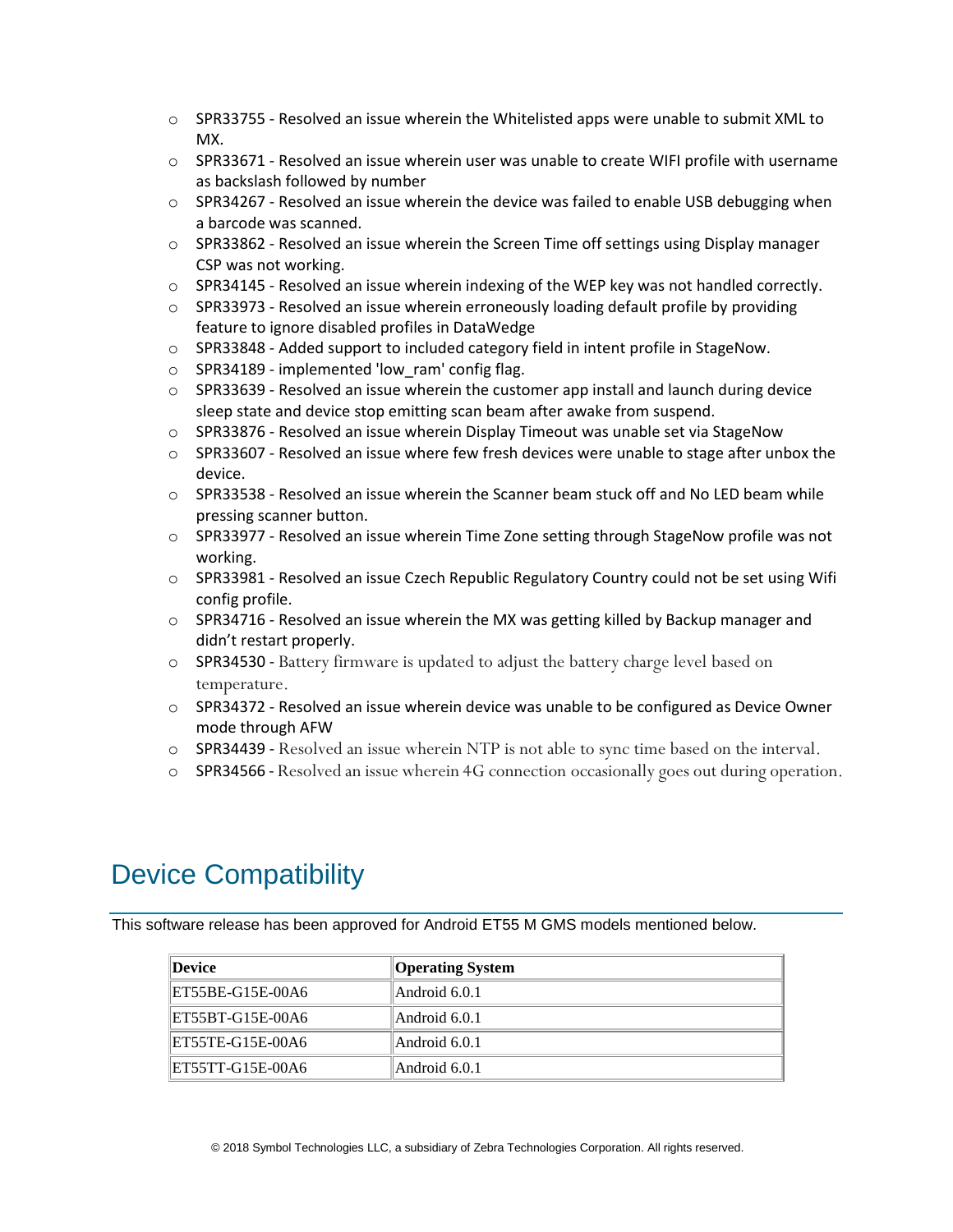## <span id="page-2-0"></span>Component Contents/Updates

| Component / Description     | Version                       |
|-----------------------------|-------------------------------|
| <b>Product Build Number</b> | 02-14-30-MG-1R-M1-U01-STD     |
| Device Patch Version        |                               |
| <b>Android Version</b>      | 6.0.1                         |
| Wi-Fi                       | FUSION BA 3 10.0.2.011 M      |
| <b>BT Firmware</b>          | BCM4354 003.001.012.0404.1391 |

## <span id="page-2-1"></span>Installation Requirements

ADB installed on the PC (including adb drivers)

USB debugging turned ON (from Developer options) ET55 GMS has at least:

Version 02-14-30-MG-1R-M1. 180119 build

### <span id="page-2-2"></span>Installation Instructions

BEFORE UPDATING THE OS IMAGE, EXTERNAL POWER MUST BE APPLIED TO THE TERMINAL VIA USB CHARGING CABLE OR CRADLE.

PLEASE ENSURE BATTERY LEVEL IS > 30%

IMPORTANT NOTE:

CFE v1 HAS BEEN RELEASED IN THIS POSTING.

CFE v1:

❖ CFE-ET55-M-XX-021430-G-00-01.zip (GMS)

i. If the device has 02-14-30-MG-1R-M1. 180119 build

To see what GMS CFE version is currently on the device, go to "Settings" and scroll down to "About tablet" scroll down to **"**Build Fingerprint" If it shows Zebra/ET5x/Et50:6.0.1/02-14-30-MG-1R-M1/**180119**:user/release-keys" the device has base build